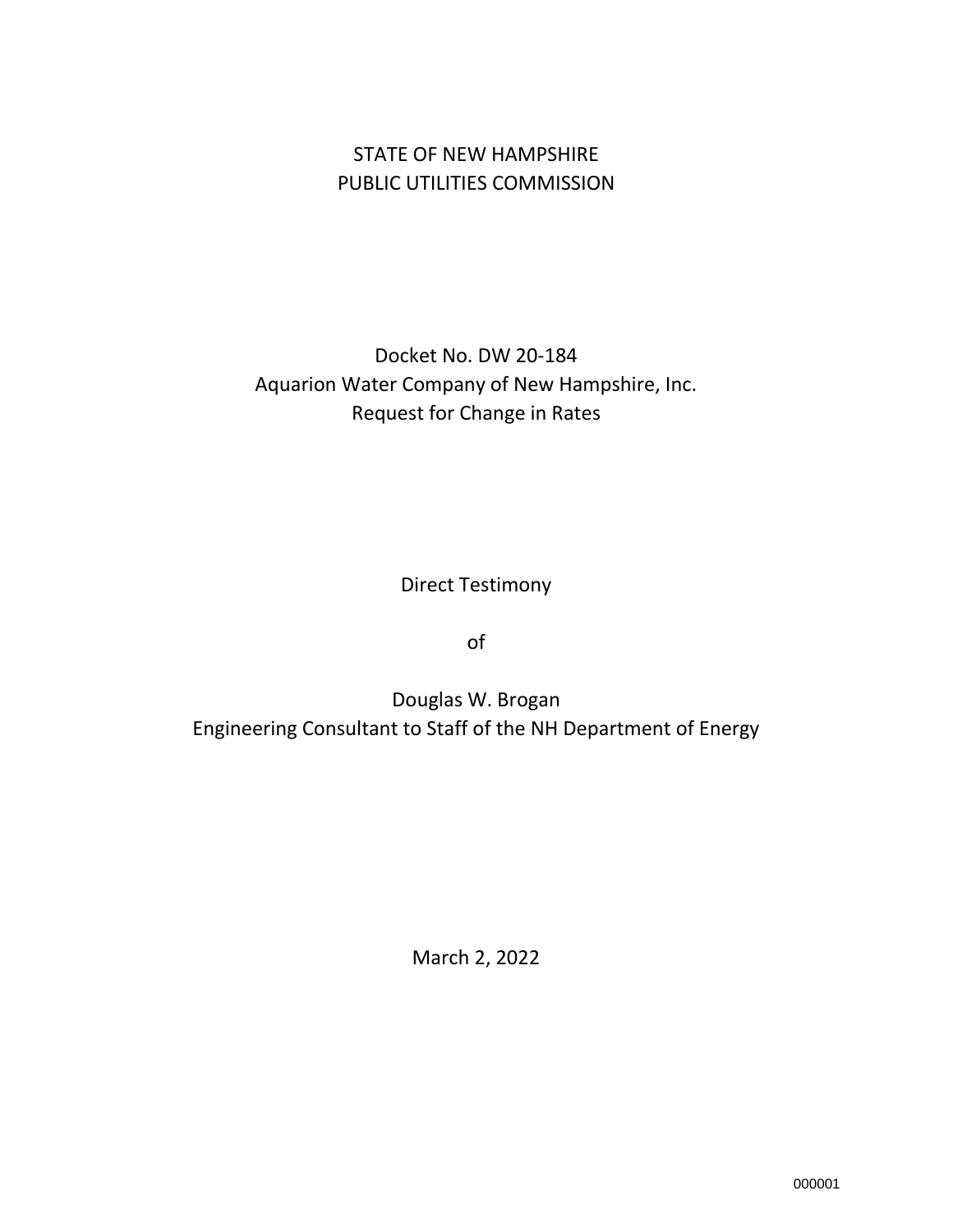## **Q. Please state your name, by whom you are employed, on whose behalf you are testifying,**

#### **and your business address.**

- A. My Name is Douglas W. Brogan. I am a self-employed engineering consultant to the NH
- Department of Energy. My business address is 4 Russell Street, Concord, NH 03301.
- **Q. Please indicate your education and professional background.**
- A. Please see Attachment DWB-1, Statement of Qualifications, for my employment history and
- related background.
- **Q. Have you previously testified before the New Hampshire Public Utilities Commission?**
- A. Yes, on many occasions.
- **Q. What is the purpose of your testimony?**
- A. I would like to briefly address the merits of continuing the Water Infrastructure and
- Conservation Adjustment (WICA) program; and then address one proposed adjustment to that program.
- **Q. Please describe the WICA program and how it was established.**
- A. The WICA program is an annual rate adjustment surcharge mechanism that allows recovery
- of the costs of water main replacements and other eligible, non-revenue producing plant
- without waiting for the next full rate case. It was initiated as a pilot program in 2009 in DW
- 08-098 and modified slightly in DW 12-085. In the latter docket, the program was continued
- as a pilot program pending a fuller evaluation of its merits in the next full rate case, which is the instant docket.
- **Q. What are some of the criteria from past testimony and orders for evaluating the**
- **effectiveness of the program?**
- A. A general list of such criteria includes whether the program accomplishes the following:
- 1) Provides the necessary incentive to increase Aquarion's rate of infrastructure replacement.
- 2) Mitigates rate shock.
- 3) Extends the time between full rate cases.
- 4) Helps reduce lost and unaccounted for water.
- 5) Yields greater reliability of the distribution system.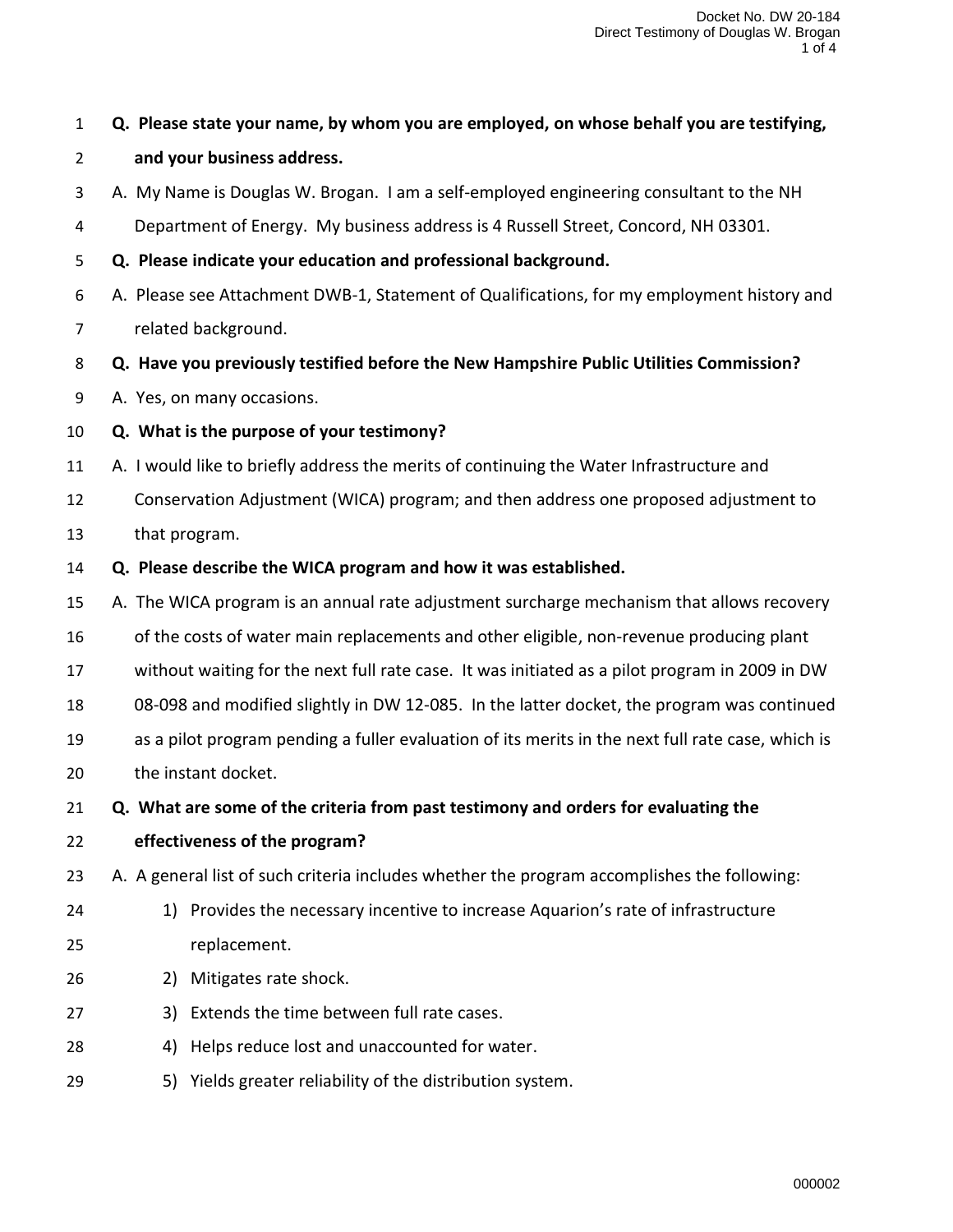- 1 6) Includes parties in the review process before dollars are spent.
- 2 7) Has limited rate impact.

#### 3 **Q. To what extent has the program been successful in these regards?**

- 4 A. One key success has been a substantial increase in main replacements, as indicated by the
- 5 numbers below. The numbers compare pre-WICA replacements to WICA-eligible
- 6 replacements beginning in 2010, the first year of eligibility under the program<sup>1</sup>.

|                                     | Main<br><b>Replacement</b><br><b>Dollars</b> | <b>Feet of</b><br>Main<br><b>Replaced</b> |
|-------------------------------------|----------------------------------------------|-------------------------------------------|
| Pre-WICA Annual Average (2002-2009) | \$438,997                                    | 1,794                                     |
| WICA Annual Average (2010-2021)     | \$1,215,712                                  | 3,477                                     |
| <b>Percent Increase Under WICA</b>  | 177%                                         | 94%                                       |

- 7
- 8 These results indicate not only a substantial increase in investment, but a near doubling of
- 9 feet of main replaced under the program.
- 10 **Q. Why is acceleration of main replacements important?**
- 11 A. Aquarion's system dates from about 1907 old enough to have deteriorating mains. The
- 12 system still has mains from 1910 and 1915 in service; and ample amounts of 'bad' pipe
- 13 materials (unlined cast iron, asbestos-cement, galvanized, etc.) that are more prone to leak,
- 14 break, and contribute to water quality, hydraulic and other problems.
- 15 Based on pre-WICA replacement rates, it would take some 400 years to replace every main
- 16 in the system most or all of which would presumably have failed by then. The average
- 17 annual replacement under the WICA program cuts that figure nearly in half, to a little over
- 18 200 years perhaps still higher than desirable but a far more reasonable number.<sup>2</sup>
- 19 **Q. Do you have any comment on other goals of the program?**
- 20 A. Briefly, I am not sure how realistic it is to expect improvement in specific parameters like
- 21 numbers of main breaks, water quality complaints, interruption of service complaints, and

 $1$  Numbers are totals for plant eligible under the WICA program, whether actually recovered through that program, through rate base in DW 12-085, or not yet recovered due to reaching a WICA rate cap in 2018.

<sup>&</sup>lt;sup>2</sup> Both Aquarion and Pennichuck Water Works share an initial, general, high-level goal of 100 years in this regard which neither has yet attained.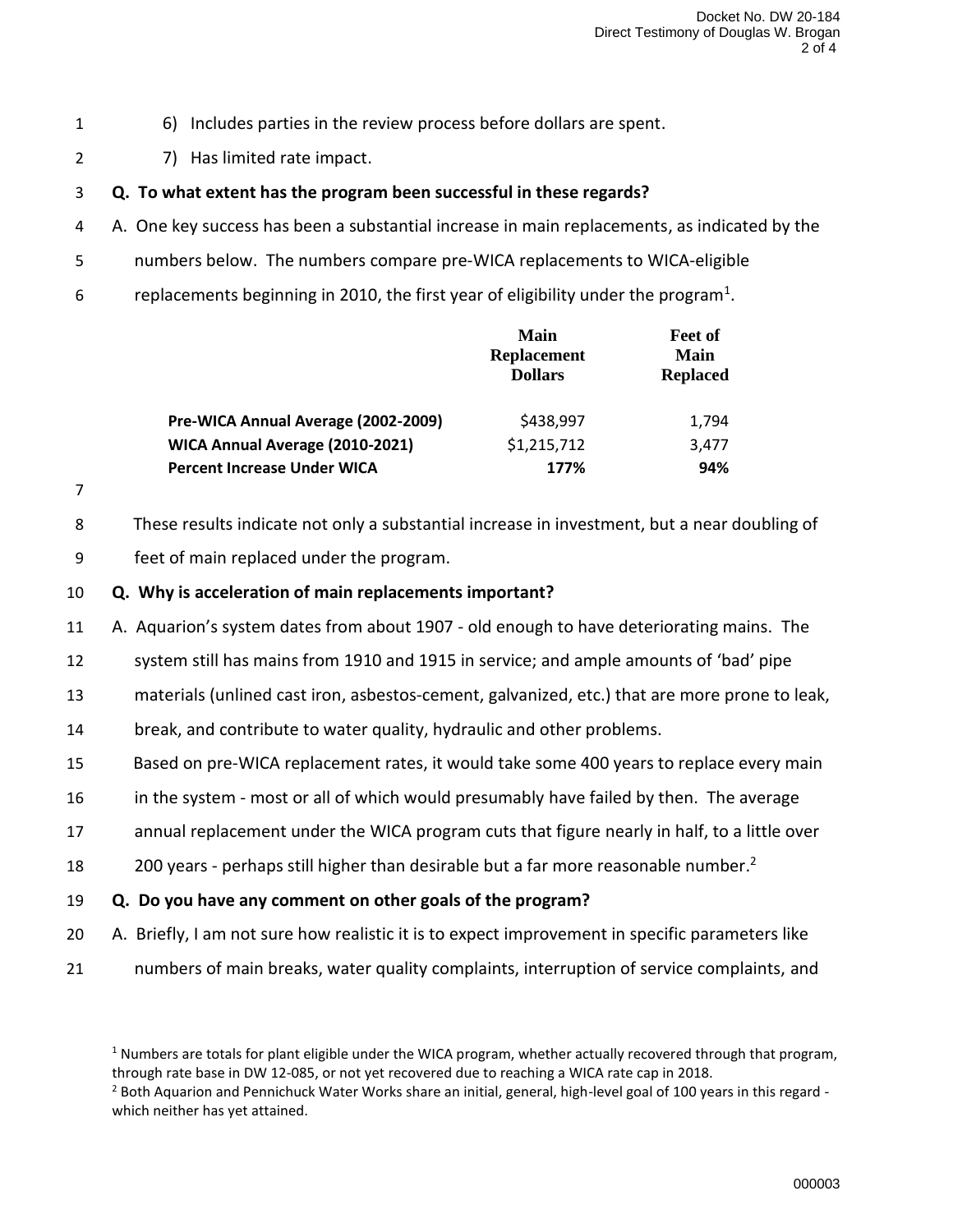amount of lost water, after the first ten years of a program that currently replaces only

- about 0.5 percent of overall mains each year (albeit a higher percent of the most
- problematic ones). A review of some of the data in those regards indicates little in the way
- of demonstrated improvement, with the possible exception of lost water; however, lost
- water percentages are impacted by other efforts than infrastructure replacement alone. The
- goal of having a limited rate impact is partially built into the program in the form of rate caps
- of 5 percent per year and 7.5 percent between rate cases.

## **Q. Are there other successes of, or benefits from, the program?**

- A. The WICA program incentivizes coordination with town sewer work and town or state paving
- work, which is a long term benefit and cost saving for all concerned. It provides a degree of
- transparency and opportunity for the towns and regulators to provide input on specific
- projects. Aquarion already has a fairly comprehensive rating system in place for prioritizing
- individual pipe segments by the specific characteristics of each, including age, material,
- break history, criticality, hydraulic concerns and other factors.

## **Q. Why is a financial incentive such as a WICA important?**

- A. From a larger perspective, the issue of main replacements is one where it's better to get
- ahead of the problem rather than trying to catch up from far behind, as so many water
- 18 systems across the country have found themselves doing. An incentive is particularly helpful
- because main replacements cost a lot of money, there is no external requirement driving the
- company to do them, and customers see only the disruption from the construction with little
- or no immediate perceived benefit.

## **Q. What about the goal of extending the time between rate cases?**

- A. From past orders it appears the company was chronically under-earning prior to
- establishment of the WICA program in 2009; but has been over-earning for much of the time
- since the last rate case in 2012. For that reason it is hard to evaluate the impact of the WICA
- program itself on extending the time between cases.
- **Q. You mentioned a proposed modification to the WICA program. Please explain.**
- A. The program was modified in DW 12-085 to exclude the first \$50,000 each year in costs of
- services, valves and hydrants as a means of limiting recovery of reactive, as opposed to